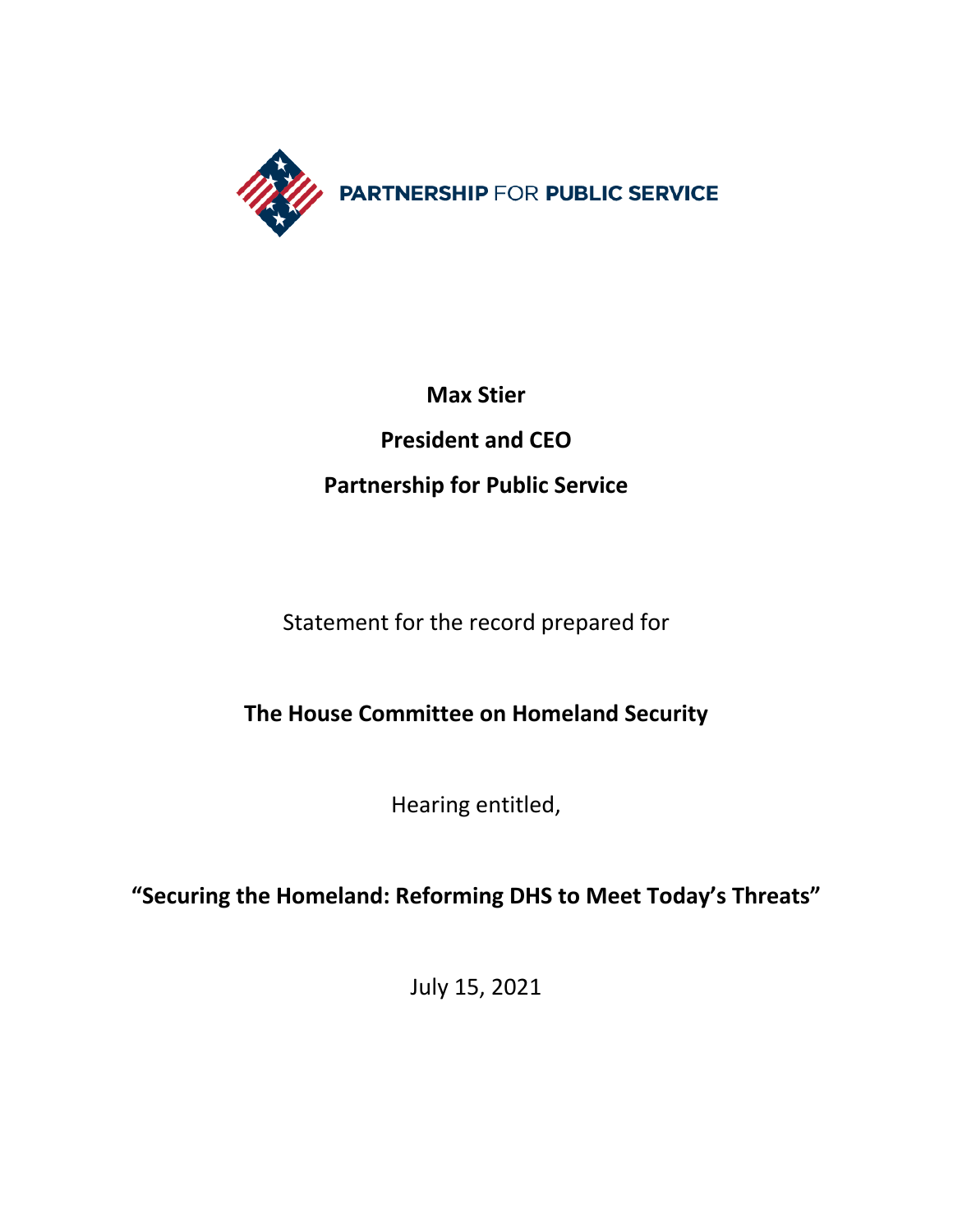#### **Introduction**

Chairman Thompson, Ranking Member Katko, and members of the committee, thank you for the opportunity to share the views of the Partnership for Public Service as you consider the steps needed to help the department accomplish its varied and difficult missions. This past year the federal government overcame unprecedented challenges in order to serve and protect the American people during the COVID-19 pandemic. This is especially true of the workforce at the Department of Homeland Security. Our statement will highlight the importance of employee engagement and morale for overcoming present and future challenges facing the agency and the rest of our government.

The Partnership for Public Service is a nonpartisan, nonprofit organization that strives for a more effective government. We work to improve the performance of the federal government and those who serve through an array of programs, research and policy initiatives. One of the ways we promote these values is through the annual *Best Places to Work in the Federal Government*® rankings we produce in collaboration with the Boston Consulting Group (BCG). The rankings are based on the results of the Federal Employee Viewpoint Survey (FEVS) administered by the Office of Personnel Management.

We rank agencies by size and analyze the key drivers of employee engagement – in other words, the factors that have the biggest impact on how employees view the agencies in which they work. The rankings shed light on how agencies fare in different categories that define the employee experience, including effective leadership, pay, teamwork, innovation, and recognition.

#### **The importance of employee engagement and morale**

Employee engagement and morale are essential to the overall performance of an agency. Higher scores in employment engagement lead to higher productivity, less absenteeism, greater retention and overall better performance.<sup>1</sup> An engaged workforce also equates to higher-quality service. For example, in an analysis of performance data from nearly 150 VA hospitals across the country, the Partnership for Public Service found that higher patient satisfaction, better call center performance and lower nurse turnover were all associated with a more satisfied and committed workforce.<sup>2</sup>

With such an impact on the federal workforce and the people it serves, it is critical for leaders—both career and political—to be focused on engagement. The Best Places to Work rankings serve as a mechanism for holding agency leaders accountable for the health of their organizations, serve as early

<sup>1</sup> Gallup, "State of the American Workplace Employee Engagement Insights for U.S. Business Leaders." 2013. Retrieved from https://www.gallup.com/workplace/238085/state-american-workplace-report-2017.aspx. U.S. Merit Systems Protection Board, "Federal Employee Engagement: The Motivating Potential of Job Characteristics and Rewards." 2012. Retrieved from

https://www.mspb.gov/netsearch/viewdocs.aspx?docnumber=780015&version=782964.

<sup>&</sup>lt;sup>2</sup> Partnership for Public Service, "A Prescription for Better Performance: Engaging Employees at VA Medical Centers."2019. Retrieved from https://ourpublicservice.org/wp-content/uploads/2019/03/BPTW18\_VA-issuebrief.pdf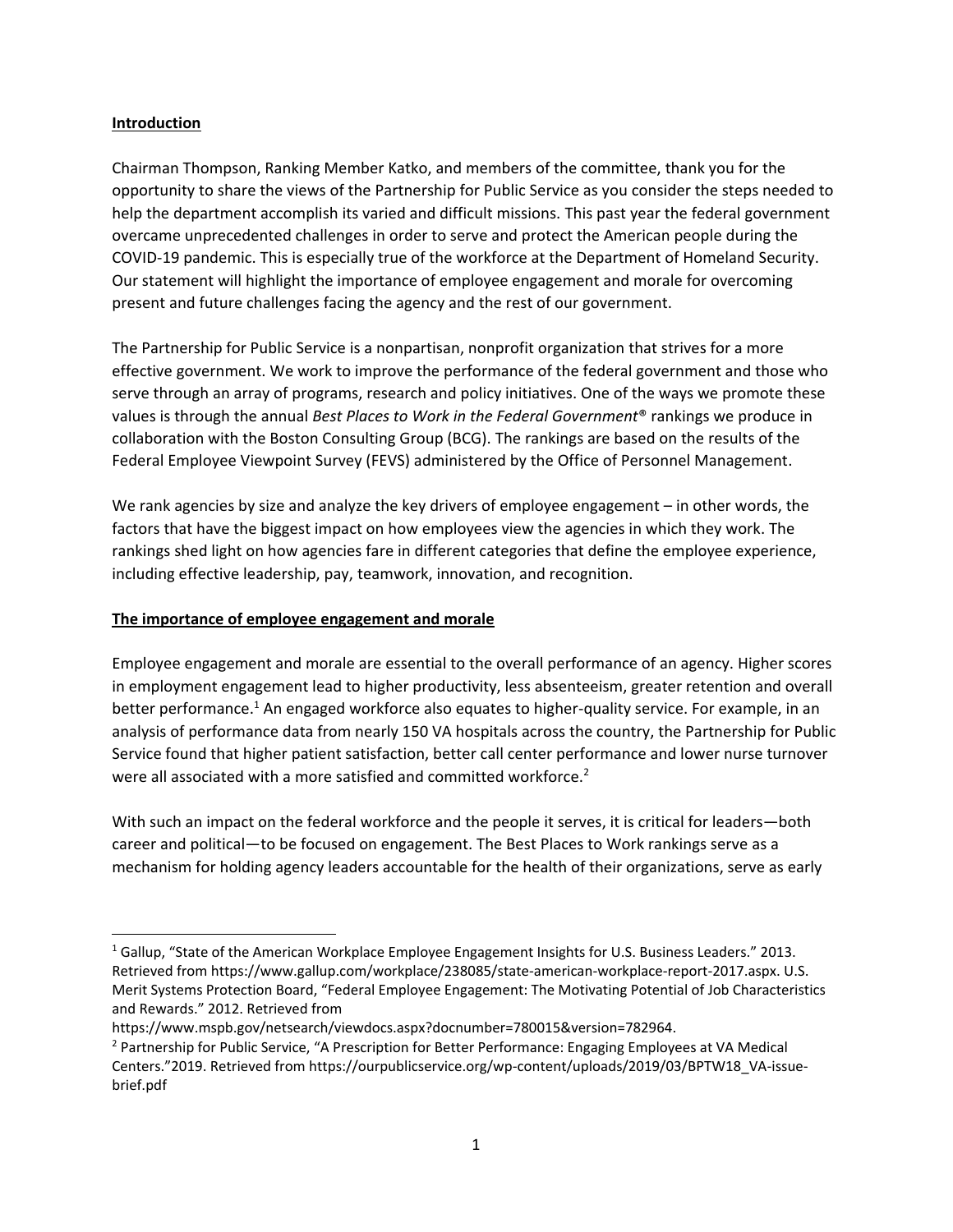warning signs for agencies in trouble, and shine a spotlight on agency successes that can be replicated elsewhere.

### **Employee engagement and morale at DHS**

Overall, the Department of Homeland Security's 2020 Best Places to Work employee engagement score is 61.1 points out of 100. That is 7.9 points lower than the government-wide engagement score in 2020, 8.8 points below the median score for large agencies, and 15.9 points below the private sector engagement score. While DHS ranks 17 out of 17 among large agencies and has been the lowest-ranking large agency since 2012, there are signs that the agency has made progress in engaging its employees in an especially challenging year.

# **Bright spots**

Despite its last place ranking among large agencies, there are several bright spots that should be celebrated. Although DHS trailed the government-wide Best Places to Work engagement score by 7.9 points in 2020, the gap has narrowed in recent years. In 2019, DHS trailed the government-wide score by 9.4 points. Further, in 2020 the agency received many high marks from its employees on how it navigated the COVID-19 pandemic. For example, 77.5% of survey respondents at DHS agreed that their supervisors supported employee efforts to stay healthy and safe while working. 83% of respondents said their work unit met the needs of its customers during the pandemic, 82.1% agreed that their work unit adapted to changing priorities, and 82.1% believed that their work unit achieved its goals.

Other successes from DHS subcomponents include:

- Employees gave FEMA a score of 90.3 out of 100 in a new workplace category measuring how effectively agencies supported employees and navigated the COVID-19 pandemic. Additionally, FEMA moved up 36 places in the Best Places to Work subcomponent rankings in 2020. The Partnership's profile of FEMA's engagement efforts during the pandemic is attached to this testimony.
- The Science and Technology Directorate (S&T) saw its 2020 Best Places to Work engagement score ranking improve by 150 spots. In the COVID-19 employee well-being subcategory—which measures the extent to which employees felt their organization supported their mental and physical well-being during the pandemic—S&T was ranked number 33 out of 393 subcomponents.
- The United States Coast Guard registered a Best Places to Work engagement score of 77.1, toping both government overall and the private sector. Engagement scores at the Federal Law Enforcement Training Center and the Science and Technology Directorate also exceeded the government-wide score in 2020.
- Several DHS subcomponents saw big jumps in their 2020 engagement score ranks. Customs and Border Protection and the Cybersecurity and Infrastructure Security Agency both climbed 52 spots; the Office of Operations Coordination rose 60 places; and Immigration and Customs Enforcement climbed 33 spots in the subcomponent rankings.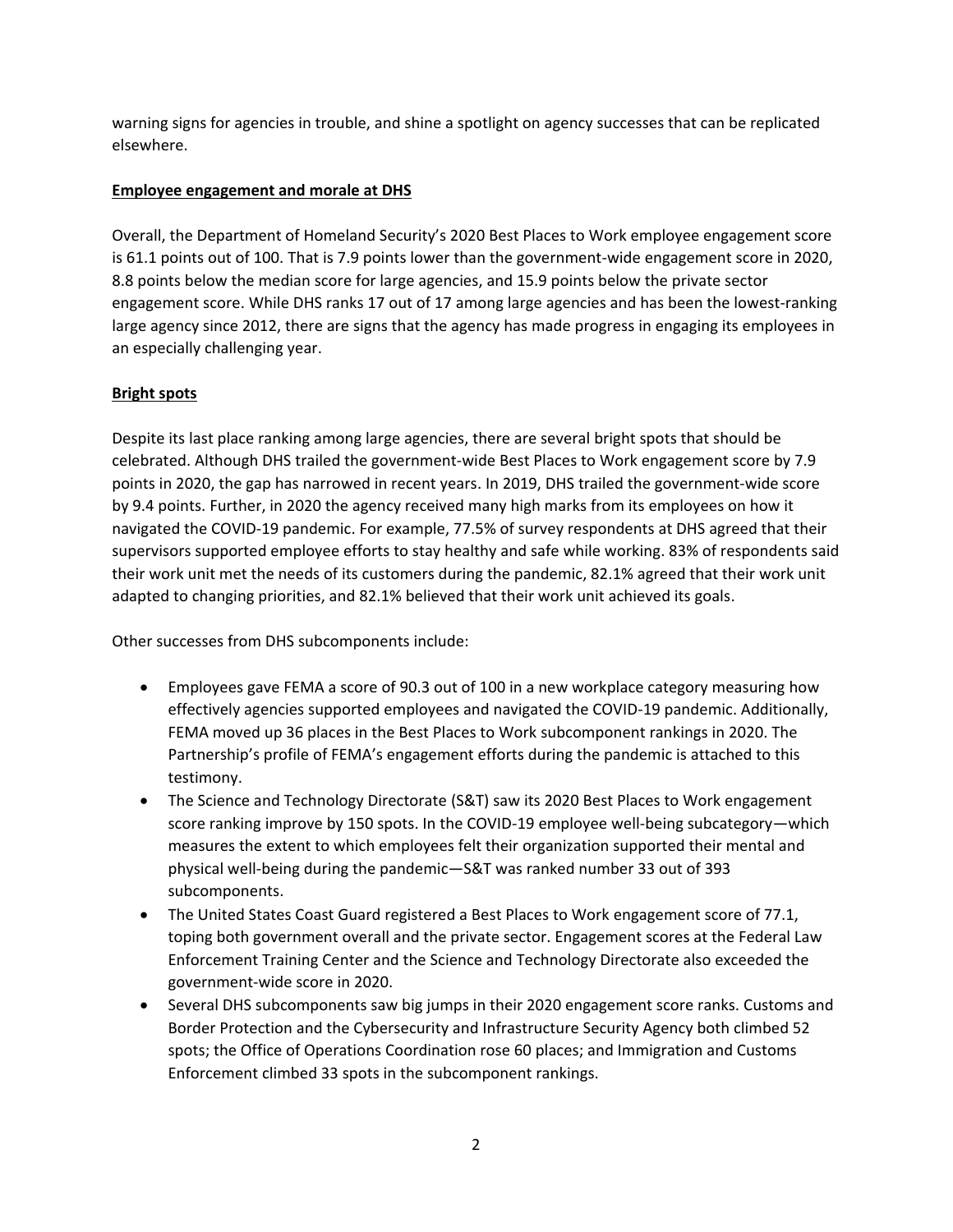#### **Areas of concern**

There is still much more work to be done. Explanations for why DHS morale is low could include a range of nuanced factors, such as the size of the agency, its disparate components, a workforce that operates under stressful conditions, and recent high turnover and vacancy rates in key appointee positions.

Areas of concern for DHS in 2020 include:

- The Department of Homeland Security trailed government in all eight workplace categories in the 2020 Best Places to Work rankings. DHS's largest deficit came in the innovation category, registering a score 12.4 points below the government-wide tally. In the employee recognition category, DHS trailed government by 10 points, and in the effective leadership workplace category, DHS lagged government by 7.1 points.
- Just 54.2% of survey respondents at DHS agreed that they feel encouraged to come up with new and better ways of doing things; 53.3% believe that employees are recognized for providing high-quality products and services; and 41.4% believe that the results of the Federal Employee Viewpoint Survey will be used to make their agency a better place to work.
- U.S. Citizenship and Immigration Services, which ranked 90 of 420 subcomponents in 2019, is now ranked 339 out of 411 with an engagement score of 62.9 out of 100.
- Customs and Border Protection ranked 392 out of 393 subcomponents in the COVID: Employee Well-Being subcategory, which assesses how employees feel about their organization's efforts to support their mental and physical well-being during the pandemic.
- The Countering Weapons of Mass Destruction Office's 2020 engagement score (45.7 out of 100) ranks 26.2 points below the subcomponent median (71.9 out of 100). The office no longer ranks dead last in government subcomponents, though, now ranking 403 out of 411 subcomponents. (In 2019 it ranked 420 out of 420).

# **Looking forward**

Both the department and Congress have a role to play in efforts to improve employee engagement and satisfaction.

Since the Best Places to Work rankings began in 2003, leadership has consistently been identified as the number one driver of employee engagement. Leaders must be held accountable through oversight, and the department's senior political leaders should be individuals who have experience managing large organizations and accept responsibility for the performance and operations of the department. They should be held accountable for management, including employee engagement.

For these reasons, we applaud the recent passage of the DHS MORALE Act in the House and encourage the Senate Committee on Homeland Security and Governmental Affairs to quickly approve this measure on a bipartisan basis. This legislation takes steps to hold the department's leaders accountable for strengthening and investing in leadership development and employee engagement, which can improve the skills of existing leaders and develop the next generation of leaders.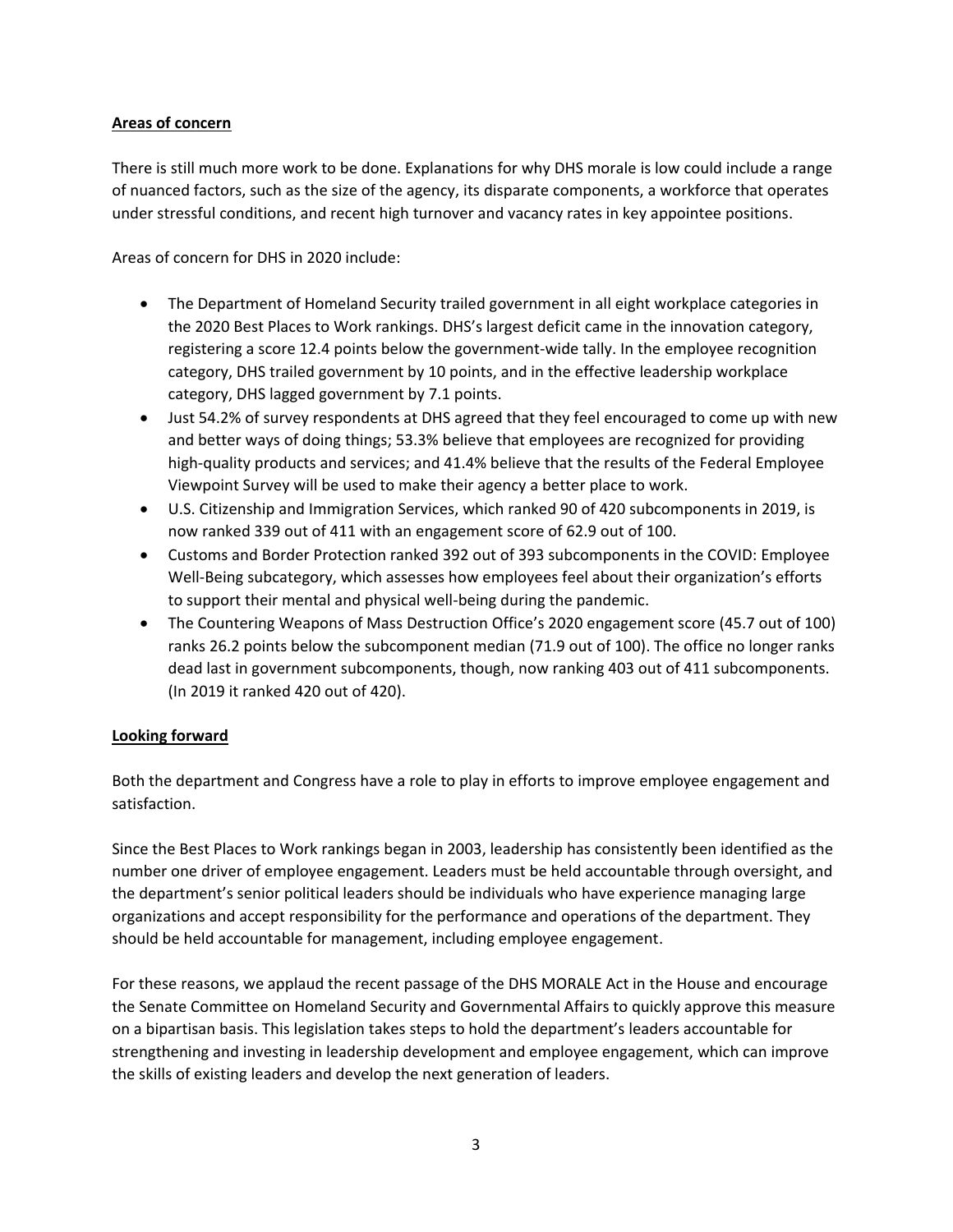Also, the work that this committee is doing to revisit DHS's authorizing statute to clarify roles and responsibilities of leaders, improve the accountability and transparency of agency oversight, and strengthen the management of the department generally is very important to helping the department attract and retain the workforce it needs to carry out its missions.

And finally, we note that the department should also be commended for its Employee and Family Readiness Initiative, which is a suite of programs to address employee needs in areas such as stress, mental health, personal relationships, and financial concerns.<sup>3</sup> DHS's Inclusive Diversity Strategic Plan<sup>4</sup> also shows the department's commitment to ensuring an inclusive workforce that prioritizes the wellbeing of all employees. Many DHS employees face extremely challenging circumstances in the workplace, which can also create challenges in their personal lives. Helping both employees and their families cope with these challenges should help improve engagement and retention.

### **Conclusion**

We know from our research that employees who are engaged in their work add tremendous value to their organization. As the federal agency tasked with the mission as critical as protecting and securing the homeland, it will be important for DHS to recruit and retain a highly engaged and motivated workforce that can ensure future safety of the American people.

Thank you for the opportunity to share the Partnership's views on strengthening DHS employee engagement.

<sup>&</sup>lt;sup>3</sup> Testimony of Angie Bailey, Chief Human Capital Officer, Department of Homeland Security. Hearing on "Solutions to Improve Federal Hiring," Senate Committee on Homeland Security and Governmental Affairs Subcommittee on Regulatory Affairs and Federal Management, July 30, 2019.

<sup>4</sup> Department of Homeland Security, "Inclusive Diversity Strategic Plan." 2020. Retrieved from

https://www.dhs.gov/sites/default/files/publications/20\_1230\_ochco\_dhs-inclusive-diversity-strategic-plan\_fy21- 24\_1\_1.pdf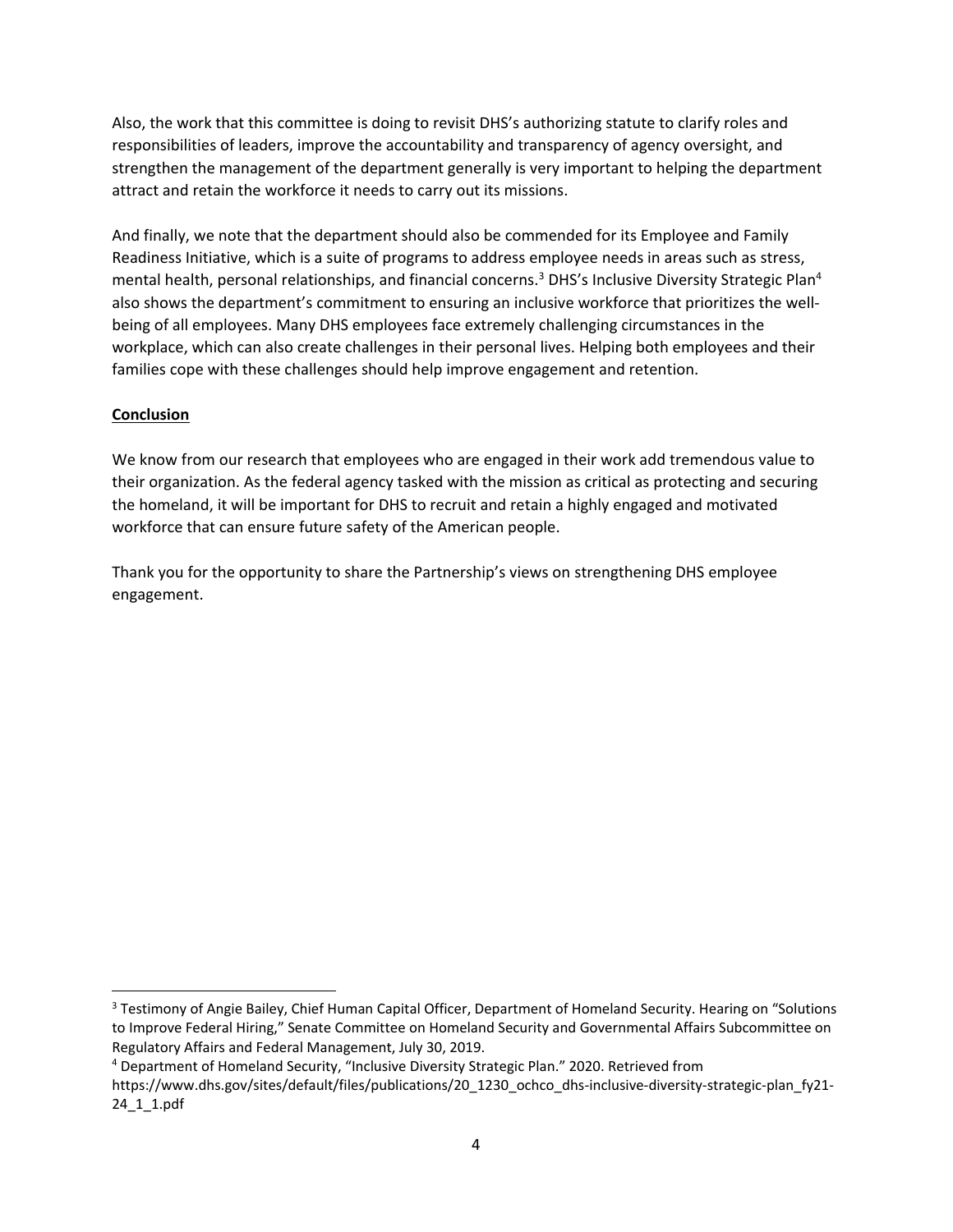#### **APPENDIX: FEMA AGENCY PROFILE**

### **FEMA employees weathered the pandemic, the hurricanes and the wildfires with strong backing from the agency**<sup>5</sup>

Federal Emergency Management Agency employees received strong backing from their agency in 2020 as they responded to the worst public health crisis in a century and simultaneously dealt with a record number of natural disasters and the most active Atlantic hurricane season in history. Employees gave FEMA a 2020 Best Places to Work in the Federal Government ® score of 90.3 out of 100 in a new workplace category measuring the support they received during the height of the COVID-19 pandemic.

FEMA exceeded the government-wide COVID-19 response score of 86.1 and outperformed the government average on pandemic-related issues dealing with employee well-being, the provision of job resources, agency performance and supportive leadership. The agency also far outpaced its parent, the Department of Homeland Security, which registered a COVID-19 score of 80.0, and it did better than all but two of the DHS subcomponents on this issue.

At the onset of the pandemic, FEMA moved to a hybrid work model, held daily videoconference calls to communicate important information, sent telework kits to every employee and steadily increased usage of virtual collaboration tools.

Ray Acurso, the senior director in FEMA's Office of the Chief Administrative Officer, said the agency was able to "give people a feeling of connectivity even though we were further apart. We were actually communicating more."

At the regional level, FEMA officials said communication with staff members scattered across the country and with state and local partners was critical to keep employees engaged, informed and prepared to handle a never-ending string of public emergencies.

"We utilized our technology and our screens. Our connectedness to our FEMA Integration Teams – what a success that was for us," said Bonnie Garfias, FEMA's Region VIII senior advisor. The FEMA Integration Teams provide on-site technical and training assistance to state partners.

FEMA also quickly ensured that workers on the frontlines felt supported and safe. The agency was one of the first to implement COVID-19 testing, and it organized responder lodging camps with medical support and quarantine areas on-site.

During 2020, there were 230 presidentially declared emergencies, passing the previous high of 128 declarations in 2011. FEMA's National Response Coordination Center was activated for a record 314 days, and more than 5,300 staff members were deployed to support the pandemic response activities that included the nationwide delivery of critical medical supplies.

<sup>&</sup>lt;sup>5</sup> See the online profile here: https://bestplacestowork.org/analysis/profiles/federal-emergency-managementagency/